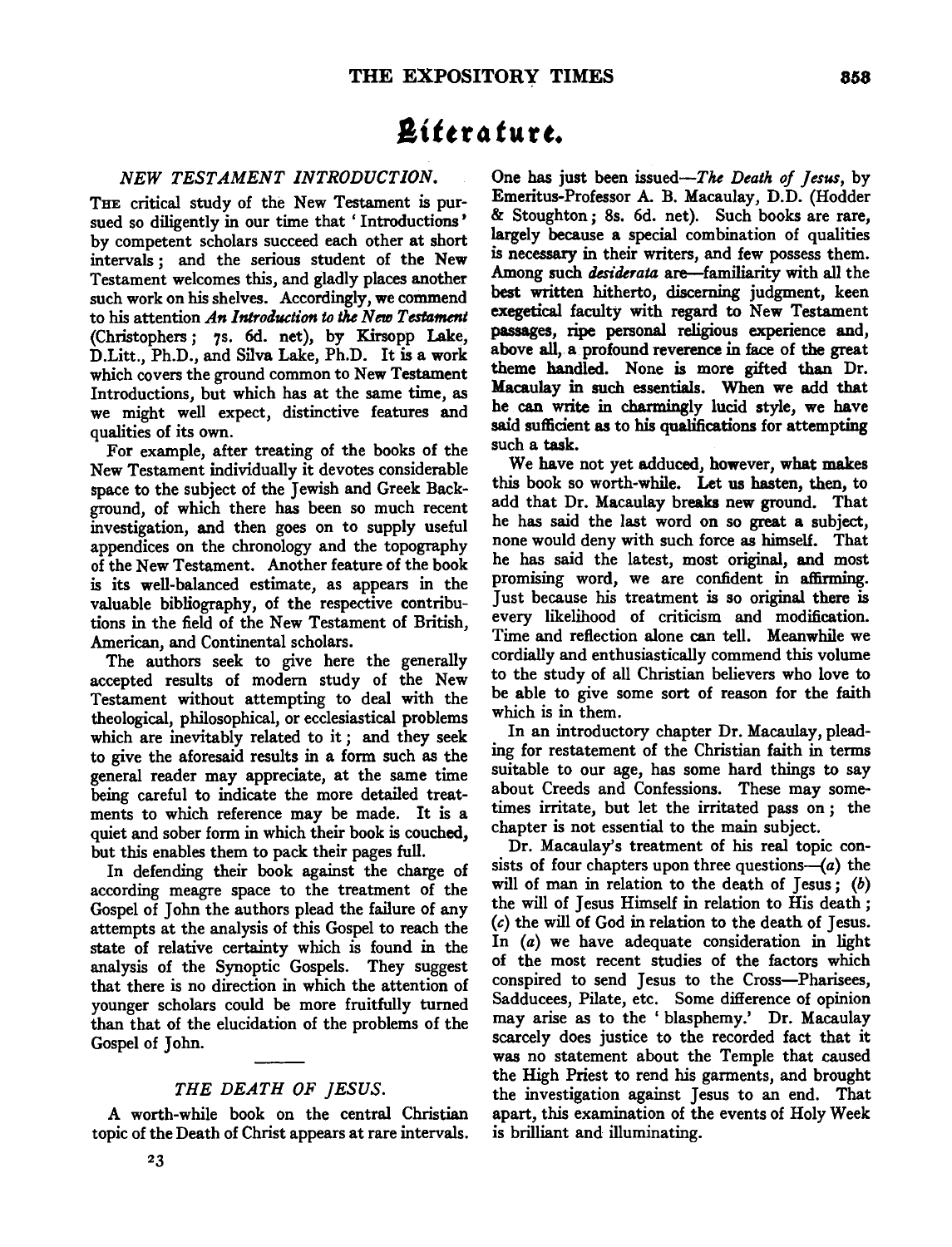the steady aim of all the Herods to reconcile the Jews to Hellenistic ideals and customs. The other is that the Herodian kingdoms are the only examples of client kingdoms under the Roman system of which we have intimate knowledge.

This book is a masterly performance. The events dealt with form an intricate pattern, but the author pursues a clear path, never losing the wood because of the trees. He enables us by his firm grasp of essentials and his admirable historical perspective to follow the course of events easily. And, in particular, he lets us see how capable most of the Herods were, and even how enlightened, according to the standards of their day. It is a fascinating tale, and all who are interested in Christian origins, and particularly concerned to see the background against which the Christian tradition was developed, will learn a great deal from this brilliant study.

Even Jove nods sometimes, however. We are not acquainted with the saying the author quotes: ' Can any good thing come out of Galilee ? ' And is he right in saying that under Rome the rule of a native king was preferred to that of a Roman governor in districts where the population was intractable ? Was it not the other way ? Judæans were most intractable people, and they had a Roman governor. Galileans were easier to rule, and they had their own prince. It ought to be added that there is a series of maps at the end of the book which are skilfully drawn and most enlightening...

## *THE MARRIAGE BILL.*

Mr. A. P. Herbert, the senior M.P. for Oxford University, has written the story of the Marriage Bill. He gives it the title, *The Ayes Have It*  (Methuen; 6s. net). It is difficult to believe that the history of any Act of Parliament has ever been written before in such an interesting and racy way. Besides the knowledge that one gets of the actual contents of the Act, and the reasons for their action of those who opposed it and those who stood its friend, one acquires incidentally and in the easiest way an excellent knowledge of parliamentary machinery. And also incidentally of the working of proportional representation. In the House of Lords the Bill was supported by the Bishops of Birmingham, Chichester, Coventry, Durham, and Manchester. In the end, Mr. Herbert says, only one Bishop (St. Albans) voted against the Bill. The Archbishop of Canterbury abstained from voting.

Now that the Marriage Bill, 1936, has become the Matrimonial Causes *Act,* 1937, and has been in force since the first of January of this year, let us see what are the grounds to-day for divorce. (It should be noted that the Act does not apply to Scotland.}

'A petition for divorce may be presented to the High Court (in this part of this Act referred to as " the court") either by the husband or the wife on the ground that the respondent :

(a} 'has since the celebration of the marriage committed adultery *;* or

(b) ' has deserted the petitioner without cause for a period of at least three years immediately preceding the presentation of the petition *;* or

 $(c)$  'has since the celebration of the marriage treated the petitioner with cruelty *;* or

(d) ' is incurably of unsound mind and has been continuously under care and treatment for a period of at least five years immediately preceding the presentation of the petition *;* 

and by the wife on the ground that her husband has, since the celebration of the marriage, been guilty of rape, sodomy, or bestiality.'

The Act also gives new grounds for decree of nullity.

(a) 'that the marriage has not been consummated owing to the wilful refusal of the respondent to consummate the marriage *;* or

(b) ' that either party to the marriage was at the time of the marriage of unsound mind or a mental defective within the meaning of the Mental Deficiency Acts, 1913 to 1927, or subject to recurrent fits of insanity or epilepsy *;* or

(c) ' that the respondent was at the time of the marriage suffering from venereal disease in a communicable form *;* or

(d) ' that the respondent was at the time of the marriage pregnant by some person other than the petitioner.'

In the working of the Act the divorce clause which has given most trouble is  $(d)$ —the one dealing with persons who are incurably of unsound mind. The word' incurable' was not in the Bill originally, but Mr. Herbert was obliged to compromise here to meet his opponents. Now it is found that doctors are very unwilling to give evidence that patients, even when they have been receiving treatment for many years, are incurable. It is to be hoped that a way out of this difficulty will be found.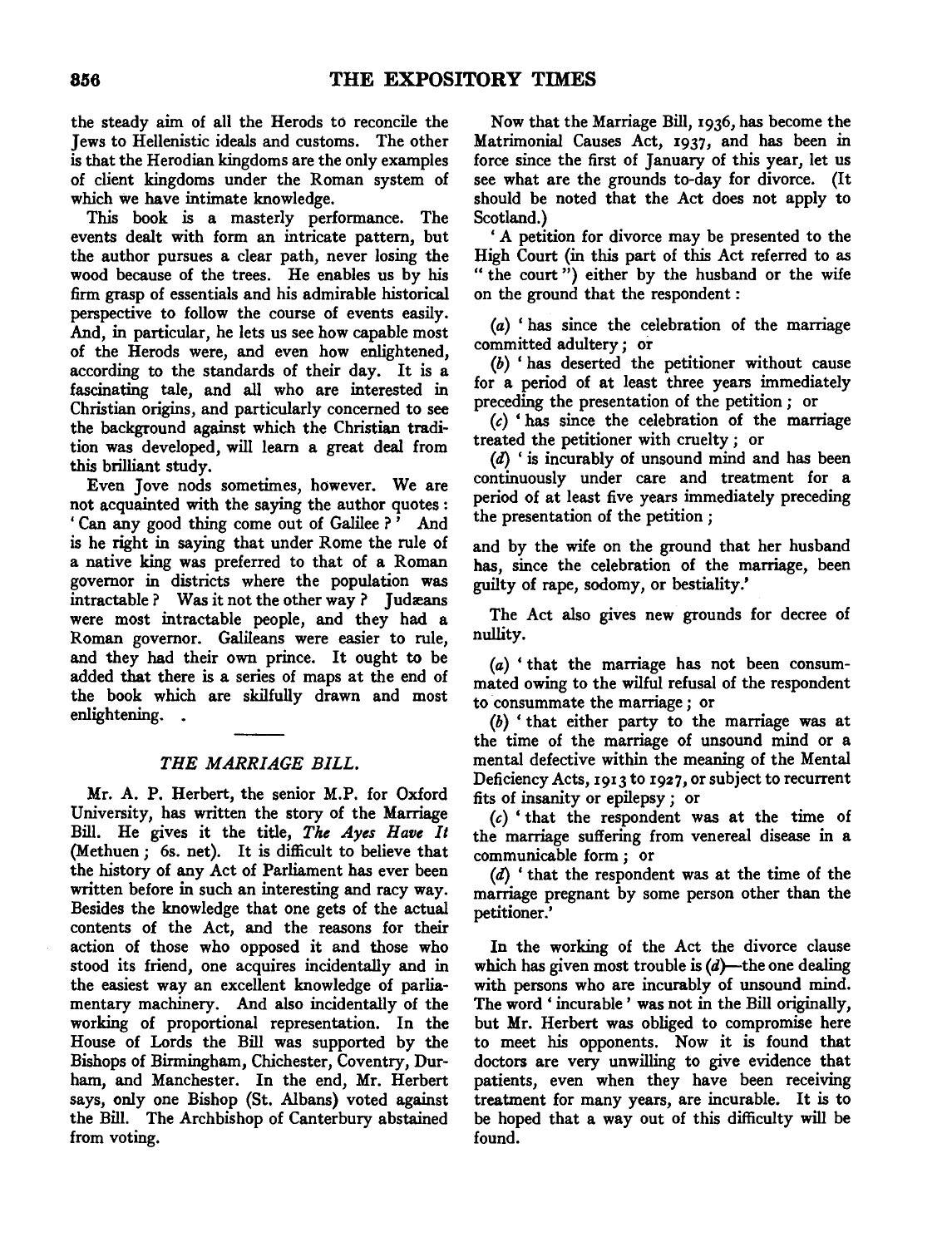A very interesting little book has been written by a team of Americans on the place of recreation in life and what the Church can do to encourage and organize *it-Recreation in Church and Community,* edited by Mr. Warren T. Powell (Abingdon Press;  $75$  c.). It is a small book but, by dint of close printing (which, however, is quite clear), a great deal of matter is packed into the limited space. The work is done very thoroughly, and all who are interested in the formative and even religious value of recreation will find much here that will both enlighten and stimulate.

*The Church and the World,* Vol. I. (Alien & Unwin; 7s. 6d. net), is offered as a companion to the historical study of Christian sociology. Its authors are Canon Cyril E. Hudson, M.A., who has already contributed to the subject of Christian sociology, and the Rev. Maurice B. Reckitt, Editor of ' Christendom.' The book is not strictly a ' source book,' since original authorities are quoted but rarely. But it is a ' source book ' in an extended sense of the phrase, since contemporary authorities -like Harnack and Troeltsch, A. J. Carlyle, R. H. Tawney, and G. O'Brien-are quoted freely. Indeed, what the authors have done is to assemble quotations from contemporary authorities and link them together by a commentary of their own. The result is not a book of literary merit, but a handy introduction and guide to a great field of study.

The first part, 'The Ancient World,' begins with Israel and takes us through early Christian history to the so-called 'dark ages.' The second part, ' Christendom,' opens with the rise of the Carlovingian Empire and ends with the death of Dante. The second volume will also consist of two parts, the first dealing with the period from the Avignon Captivity down to the close of the eighteenth century, and the second concentrating upon the religious and social situation in England from the Oxford Movement to the present day.

In countries like India the missionary is increasingly confronted with, and sometimes perplexed by, the criticism ' we do not want Christianity, look at your home-country, what has Christianity made of it? We do not want India to be like Britain.' All, missionaries or not, who feel that there is enough truth in this criticism to sting, would do well to read Professor Heinrich Frick's little book, *The Gospel: Christianity and Other Faiths (Blackwell: 35, 6d.* net). Professor Frick shows how we have been mistaken in simply drawing a contrast between two things-Christianity on the one hand, non-Christian

Faiths on the other. We have got to think of a triangle-the Gospel, Christianity, and non-Christian Faiths. By the gospel is meant that true way of life which no so-called Christian country has ever exhibited as a whole community ; by Christianity is meant the degree to which Christian principles have prevailed, off-set by the degree to which they have failed to find general recognition in practice. The missionary must say, 'I ask you, and my own people too-my own people as much as you-to accept the gospel and to live in accordance with it.'

The little book was well worth translation into our tongue ; and it has been well translated by Professor James Haire, of Belfast.

It seems next to impossible to find the real truth about Russia. Apparently equally well-informed observers come back with totally opposite reports. And this applies to the truth about religion in Russia as much as to its economic conditions. The Rev. Thomas L. Harris, the author of *Unholy*  Pilgrimage (T. & T. Clark; 5s. net), went out to see what he could see about Russian religion, and he has given a favourable report of Russian life, but has little to say that is good of the religious life of the people. His book and his attitude are both curious. He is apparently a clergyman of the Episcopal Church in the United States. But his own religious convictions are obscure. ' The command, "Be ye perfect," encourages both hypocrisy and scrupulosity.' Incidentally it is our Lord's command ! ' The strength of belief in survival is morbid egotism, coupled with an intolerable sense of frustration.' ' I was not surprised to find that the divorce of morality from religion benefited morality ; ethics and religion often suffer from incompatibility of temperament.' ' The cultivation of truth has never been common among ecclesiastics and statesmen.' These sentiments are representative of an attitude which persists throughout the book. How they can be squared with the position of a priest is not clear. At any rate the writer gives us a very frank statement of his reactions to what he saw and heard as he travelled about the country. It is all interesting, often provoking, sometimes bewildering, but always honest. How far it is revealing we are left wondering.

*Recoveries in Religion*, by the Rev. Ralph W. Sockman (Cokesbury Press; \$2.oo), is a book full of keen and shrewd criticism of the present situation in the social and religious world. The writer,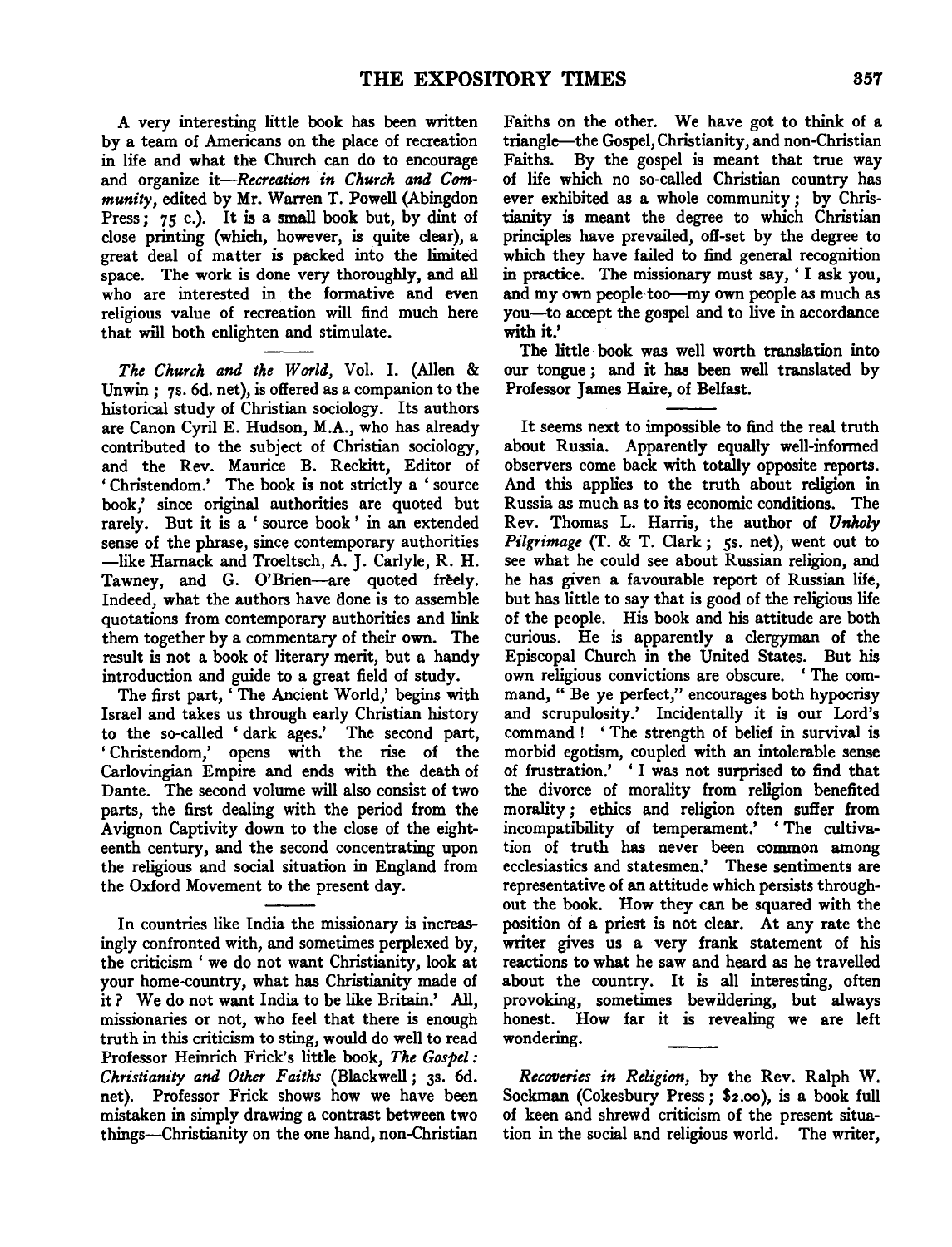however, is not a mere critic, as so many are *;* he is, we ver, is not a mere critic, as so many are; he is, above all, positive and constructive in his teaching. The 'recoveries' he deals with are the Recovery of Authority, of Balance, of Radiance, of Power, and of Preaching. On the whole, he takes a broad and hopeful outlook, and his view-point is thoroughly Christian and very sane. He has read widely and thought much, and has many wise things to say. After remarking on the insufficiency of much of the teaching and practice of to-day he ventures the prediction: 'the nineteenth century gave its emphasis to charting the laws of nature, the twentieth century will explore the grace of God. If, in our scientific age, as in apostolic time, the study of law prove the tutor which leads to divine grace, then we shall recover the power of God unto salvation.'

Professor A. S. Peake is still vividly remembered by reflexion A. S. Feake is still vividly remembered by many, and his work in theology warmly appreciated. During the last ten years of his life he edited the Holborn Review, and in it he frequently paid tribute to eminent scholars. He had the happy knack of brightening these articles by personal reminiscences, for he had been in close touch with many of the leading minds of his time. A number of these articles are now collected and published under the title of *Recollections and Appreciations*, edited by the Rev. W. F. Howard, D.D. (Epworth Press; 6s. net). There are forty to fifty in all. They comprise two great editors (William Robertson Nicoll and James Hastings), an Oxford triumvirate (Sanday, Cheyne, and Driver), about a dozen Old Testament scholars and the same number of New Testament scholars, with some half-dozen who are not classified. They are all very brief appreciations, barely even thumb-nail sketches, but they are vividly written, and they give some interesting impressions of the great scholars of the pre-war era as seen through the eyes of one who moved among them as their equal.

We welcome and would draw special attention  $\alpha$  we welcome and would draw special attention to a revised and enlarged edition of Principal Vincent Taylor's The Gospels: A Short Introduction. This book first appeared in 1930, and this is how the fourth edition—a fact that in itself shows how valuable the Introduction has proved. The type has been entirely reset in the present edition, and all the information brought up to date. For those who do not know the volume we might explain that it treats questions of sources, date, and authorship, and the mutual relations of one gospel to another. The publishers are the Epworth<br>Press, and the price is 3s. 6d. net.

Some devout compiler who chooses to remain Some devout complete who chooses to temant<br>together the whole story of<br>my in a simple narrative. It is issued under the Tesus in a simple narrative. It is issued under the title of The Combined Gospels founded on the A.V. (Heffer; 5s. net). No attempt is made at harmonizing, but passages are selected from the four Gospels to make a consecutive narrative of ninety-six chapters, all in the language of the Authorized Version. The choice of passages seems at times arbitrary, as, for example, when the disputed conclusion of Mark's Gospel is chosen in preference to the others. An elaborate index at the end gives verse by verse references to the original texts. The book is in handy pocket form, clearly printed and beautifully got up.

The Bishop of Ely, as Chairman of the Church The England Men's Society, as Chairman of the Church of England Men's Society, has had his thoughts directed to the case of those who, while forming no doubt the majority of the worshippers in the Church, ' might not find it easy to meet the challenge of an inquirer who should say to them, "You are constantly repeating the Apostles' Creed, and presumably you understand what you say. Would you explain to me what you mean?"' For such people he has written an explanation of the articles of the Christian faith as contained in the Apostles' Creed, under the title of This is Our Faith (Hodder and Stoughton; 5s. net). It does not profess to be a book for scholars, but for plain people both inside the Church and outside. It is at once expository and apologetic. Some may feel that the Bishop is too comfortable in his orthodoxy, and does not appreciate keenly enough the difficulties felt by others. But his book is most readable and full of sound sense. There are points where he seems to add to the œcumenical creed views which are peculiar to his own denomination, but in general his exposition is fair and lucid, while his reasoning, without being profound, is convincing.

 $E = \frac{1}{2}$  $L$ mentus-Professor G. Dawes filcks,  $M.A., F.D.,$ Litt.D., has done philosophy a service in publishing Critical Realism: Studies in the Philosophy of Mind and Nature (Macmillan;  $15s$ . net). The book consists of twelve essays; eleven of them have appeared in various magazines, but these have been revised and in some cases amended. The collection is prefaced by an introductory chapter. The subjects handled are sufficiently described by the chapter headings: the Basis of Critical Realism, the Sensum Theory, Sensible Appearances and Material Things, the Nature of Images, Conceptual Thought<br>and Real Existence, Bradley's Treatment of Nature,